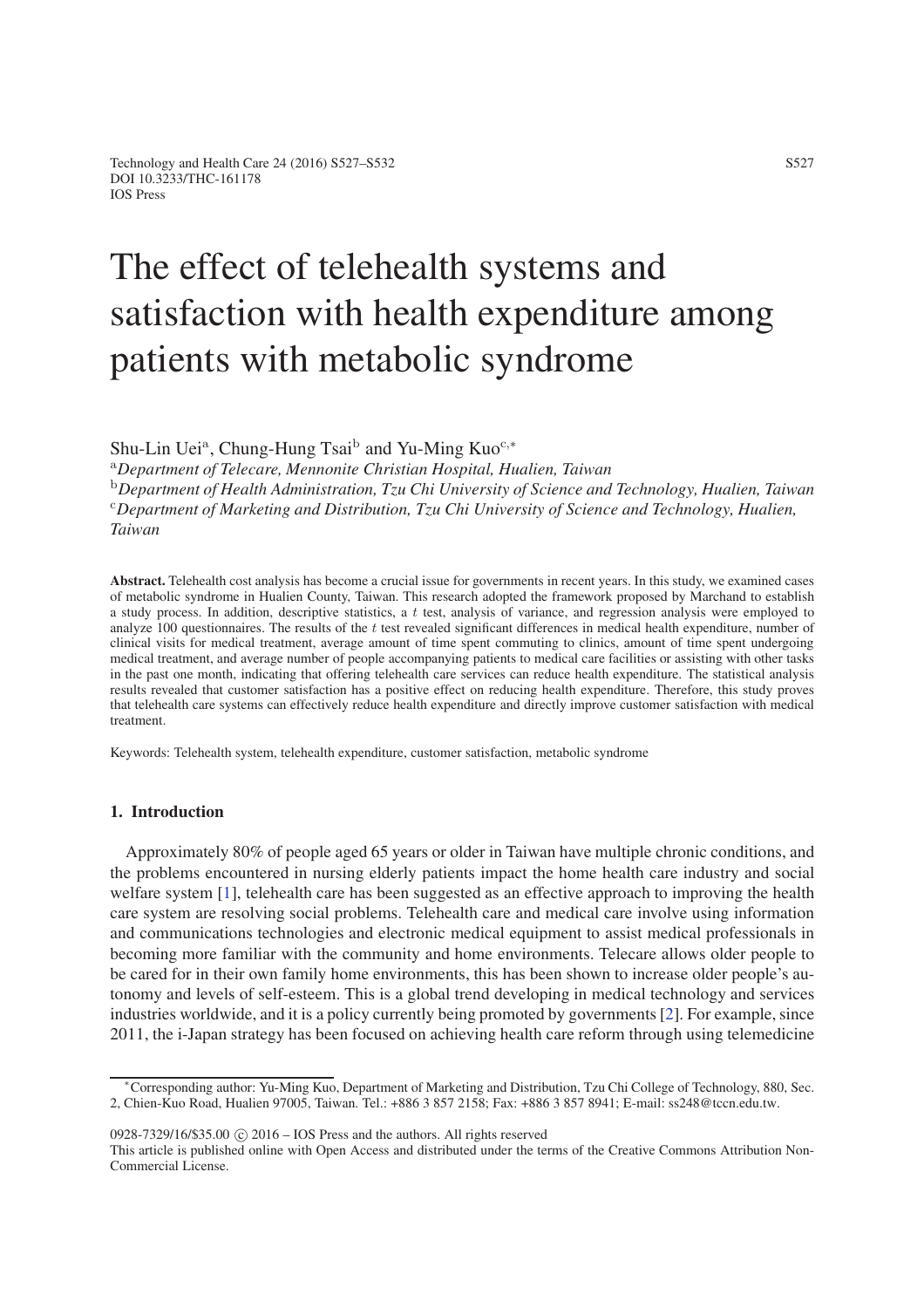#### S528 *S.-L. Uei et al. / The effect of telehealth systems and satisfaction with health expenditure among patients*

technology to maintain and enhance the medical expertise of physicians and to promote regional cooperation, with the objective of promoting and realizing the use of electronic health records and medical information in Japan to promote the use of electronic prescriptions. Thus, the Japanese telehealth care system has been developed to collect disparate health information and to integrate it with forecasting to benefit individuals and various health-related units.

Although telemedicine has been promoted in Taiwan for more than 10 years, many of the current plans have either been shut down or are economically ineffective, and other plans rely on government funds. May et al. [\[3\]](#page-5-2) attributed this to the following four reasons: (1) blind pursuit of the latest advanced technologies; (2) network bandwidth costs; (3) legal and professional licensure restrictions; and (4) inadequacies associated with health insurance and government subsidies. In addition, from perspective of technology users, the diffusion of innovative telemedicine technologies is typically slow. Examples of barriers to implementing such systems include patients and customers who use telemedicine systems or might not know how to use them properly, and they might be concerned about their privacy [\[4\]](#page-5-3). Therefore, this study analyzed the health expenditure associated with telehealth care services in terms of health expenditure-effectiveness and patient satisfaction.

Telehealth costs analysis has become a crucial issue for governments and medical units in recent years. Thomas et al. [\[5\]](#page-5-4) analyzed the long-term efficiency and cost-effectiveness of the telehealth care system introduced by the National Health Service (NHS) in the United Kingdom. That study involved a sample of 1,200 people who were involved in developing telehealth care policy for at least 12 months. The project included independent health management, optimization of treatment, such as coordination and patient care, to improve the NHS and other services. Rosenberg et al. [\[6\]](#page-5-5) studied patient-centered medical care in a home setting to verify the UPMC telehealth care model. The study participants were patients who received such services between 2008 and 2010. The findings of that study showed that the model was effective in reducing medical and drug costs while improving the quality of health care services, particularly in reducing the cost of medical emergencies. Cryer et al. [\[7\]](#page-5-6) studied a health care model employed by the New Mexico Family Hospital, and showed that patients who participated in a telemedicine program had a better health status and higher satisfaction compared with those who did not participate in the program. Moreover, the program reduced health care costs by 19%. In a study involving patients with chronic conditions, Baker et al. [\[8\]](#page-5-7) showed that telehealth care services can reduce medical costs by 7.7%–13.3%, and recommended exploring the impact such systems have had on the field of telehealth care, as well as the benefits they provide in managing various diseases.

In this study, we examined cases involving patients with metabolic syndrome in Hualien County, Taiwan. In 2013, a preventative integrated community health screening service was conducted in three parts, and people over 40 years old were encouraged to undergo screening for high blood pressure, high blood sugar, and high cholesterol. Abnormally high results were observed in 59.42% of blood pressure tests, 19.18% of blood glucose tests, and 21.03% of blood lipid tests. Moreover, Hualien County is one of several counties representing the large gap between urban and rural areas; in particular, the traffic conditions are inconvenient, highlighting the importance of implementing telemedicine networks by integrating the use of medical equipment in home environments and building a business model for managing remote health care records to provide a more complete telehealth care service.

### 2. Research methods

In this study, we adopted the concept of reengineering based on the framework proposed by Marchand to assess individual cases, including routine care (monitoring of physiological measurement values,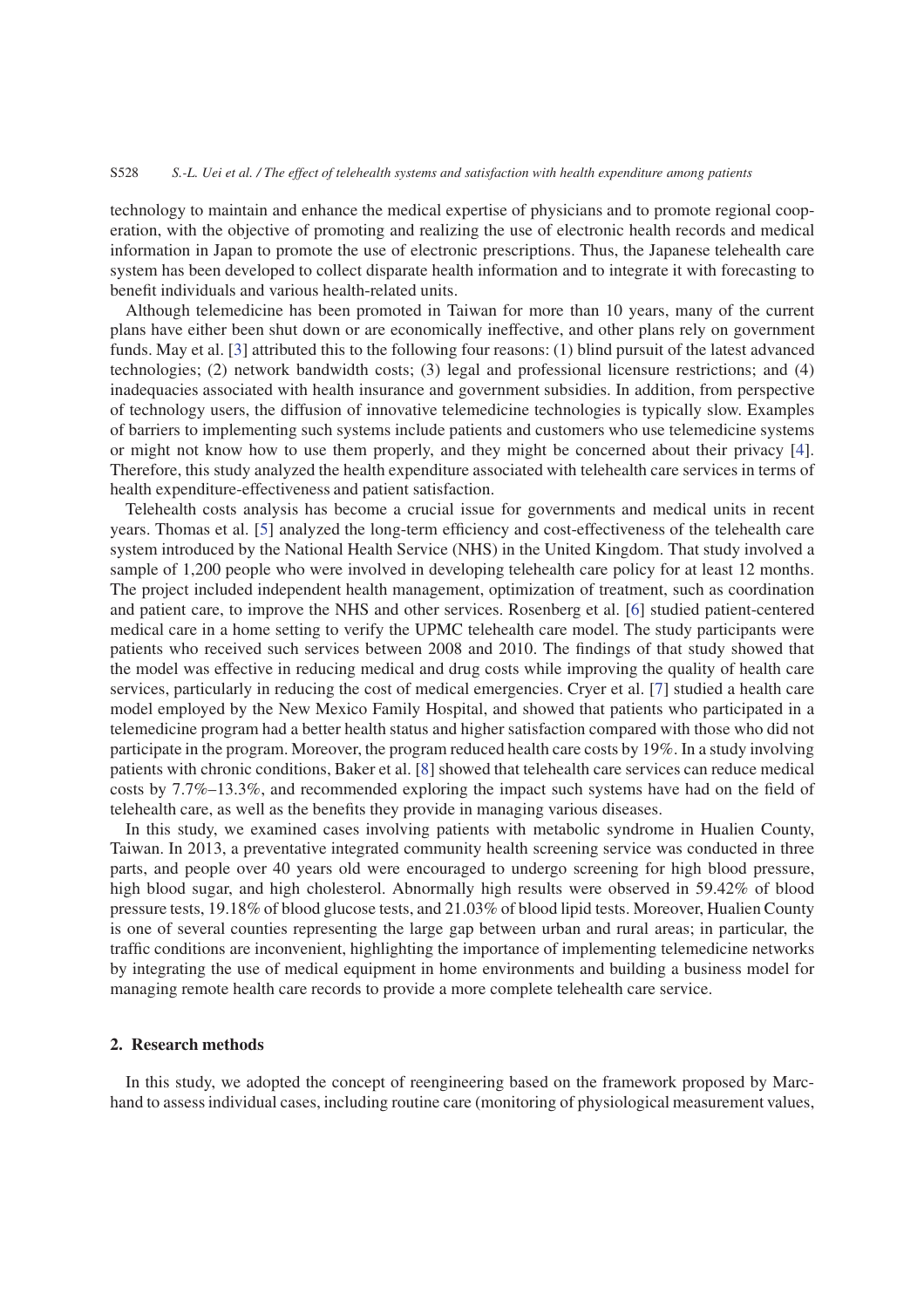such as blood pressure and blood sugar, conducting daily telephone interviews, and monitoring incoming calls), emergency treatment, visits to outpatient, inpatient, and emergency departments, and health education, and used a structured questionnaire to obtain data measure the effectiveness of the platform based on the obtained benefits.

In this study, patients with metabolic syndrome were included if they met the following selection criteria: (1) systolic blood pressure *>* 130 mm Hg or diastolic blood pressure *>* 85 mm Hg; (2) fasting plasma glucose *>* 100 mm Hg/dl; (3) high-density lipoprotein cholesterol (*<* 40 mg/dl for men; *<* 50 mg/dl for women); (4) triglyceride *>* 150 mg/dl; (5) body mass index *>* 25; (6) at least 20 years of age; and (7) fluent in Chinese or Taiwanese.

This study used SPSS Version 22.0 for Windows for the analysis. The employed statistical methods were descriptive statistics, a *t* test, analysis of variance, and regression analysis.

The following questionnaire was used:

A. Assessment of health expenditure

- 1. Please indicate whether the patient has any of the following diseases:
	- $\Box$  Hypertension
	- □ Diabetes
	- □ Heart disease
	- $\Box$  Stroke
	- □ Other \_\_\_\_\_\_\_\_\_\_(Multiple items may be selected)
- 2. For the previous month, please estimate the following health expenditure:
	- (1) Out-of-pocket expenses: NT\$
	- (2) Total health care expenditure: NT\$
	- (3) Total care expenditure: NT\$
	- (4) Total expenditure of replacement therapy: NT\$
- B. Opportunity expenditure measure
	- 1. In the previous month, the patient has visited the clinic for treatment \_\_\_\_\_\_\_\_\_\_\_\_ times.
	- 2. For the previous month, please estimate the average number of hours that the patient has spent travelling to the clinic for treatment:
	- 3. For the previous month, please estimate the average transportation expenditure for each visit to the clinic for medical treatment: NT\$
	- 4. For the previous month, please estimate the number of hours the patient has spent waiting to receive medical treatment:
	- 5. For the past month, please estimate the average number of people who have accompanied the patient to the clinic for medical care:

C. Satisfaction survey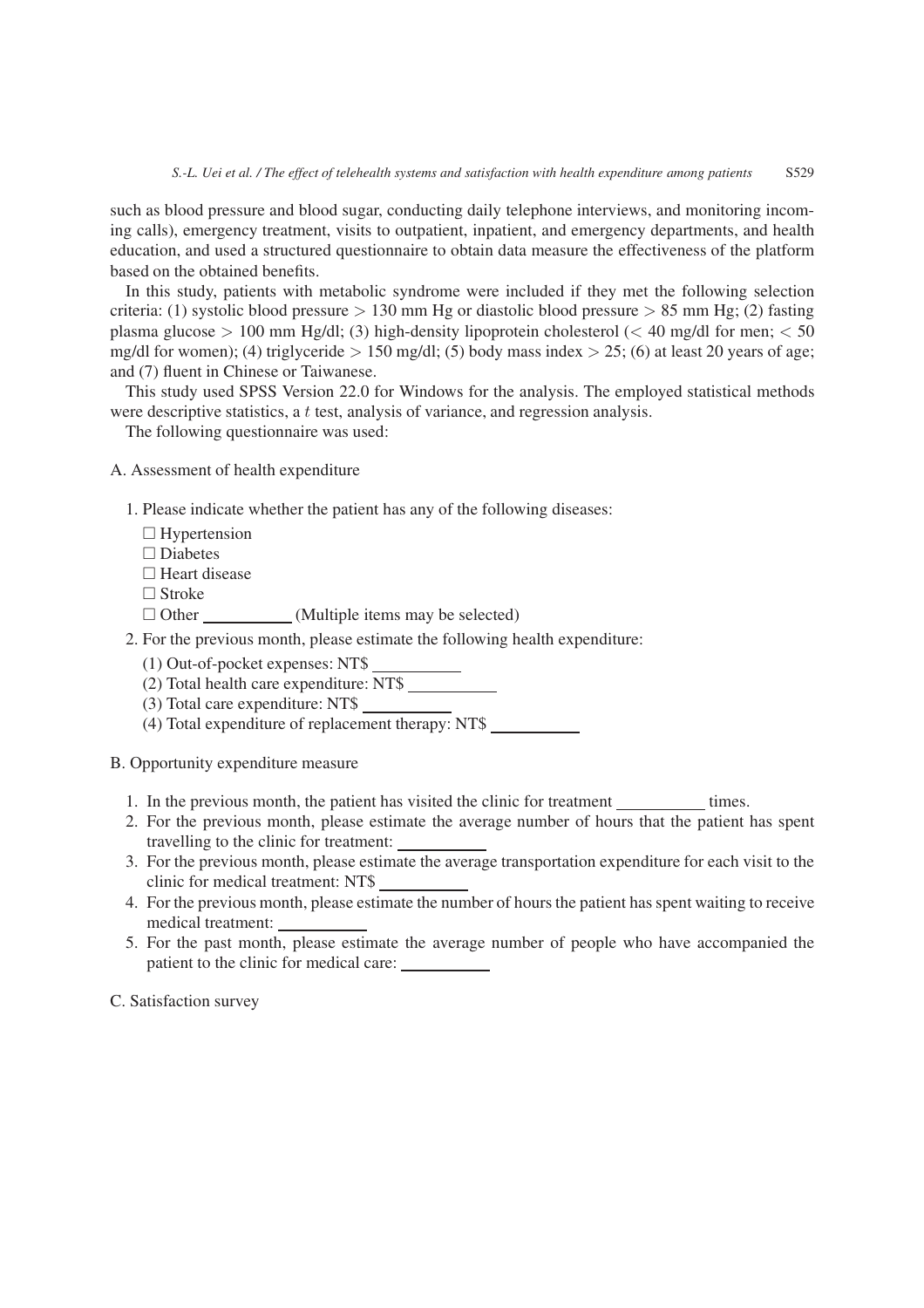| Subject                                                 | Strongly disagree | Disagree | General | Agree        | Strongly agree |
|---------------------------------------------------------|-------------------|----------|---------|--------------|----------------|
| Level                                                   |                   |          |         |              |                |
| 1. I am satisfied with the stability of telehealth care |                   |          |         |              |                |
| instruments and equipment.                              |                   |          |         |              |                |
| 2. I am satisfied with the telehealth care services I   |                   |          |         | $\mathsf{L}$ |                |
| have used.                                              |                   |          |         |              |                |
| 3. I would recommend telehealth care services to        |                   |          |         | П            | H              |
| other people.                                           |                   |          |         |              |                |
| 4. Overall, I am very satisfied the telehealth care     |                   |          |         | $\mathbf{1}$ | H              |
| services I have used at home.                           |                   |          |         |              |                |
| 5. Medical personnel have recommended that I use        |                   |          |         |              |                |
| telehealth care services.                               |                   |          |         |              |                |
| 6. Medical personnel understand my needs related        |                   |          |         | П            |                |
| to using telehealth care services.                      |                   |          |         |              |                |
| 7. Medical personnel have a high level of confi-        |                   |          |         | $\mathsf{L}$ |                |
| dence regarding my use of telehealth care services.     |                   |          |         |              |                |
| 8. Medical personnel have encouraged me to use          |                   |          |         |              |                |
| telehealth care services.                               |                   |          |         |              |                |
| 9. When I use telehealth care services to commu-        |                   |          |         |              |                |
| nicate with medical personnel, they are willing to      |                   |          |         |              |                |
| listen to me.                                           |                   |          |         |              |                |
| 10. Medical personnel want to know my ideas             |                   |          |         |              |                |
| about using telehealth care services.                   |                   |          |         |              |                |

S530 *S.-L. Uei et al. / The effect of telehealth systems and satisfaction with health expenditure among patients*

Table 1 *t* test results

|                                                                  |       |       |         | Pretest Posttest Pretest-posttest Significant level |
|------------------------------------------------------------------|-------|-------|---------|-----------------------------------------------------|
| Medical expenditure (NT\$).                                      | 45.6  | 47.36 | $-1.76$ |                                                     |
| Medical health care expenditure (NT\$).                          | 258.5 | 172.1 | 86.3    | p < 0.01                                            |
| Number of clinical visits for medical treatment.                 | 1.11  | 0.80  | 0.32    | p < 0.01                                            |
| Average time (hours) commuting to clinics.                       | 0.42  | 0.30  | 0.12    | p < 0.05                                            |
| Average expenditure (NT\$) of commuting to the clinic.           | 20.42 | 13.7  | 6.72    |                                                     |
| Number of hours undergoing medical treatment.                    | 1.70  | 1.02  | 0.68    | p < 0.01                                            |
| Average number of people accompanying patients for medical care. | 0.32  | 0.22  | 0.1     | p < 0.05                                            |

Note.  $N = 100$ . All items in the table are based on estimates for the previous month.

## 3. Results

We distributed and collected 100 questionnaires, all of which were completed, yielding a response rate of 100%. Three investigators collected data through telephone interview or by visiting the user's, this involved oral questioning by investigators and completion of the questionnaire. Professional training was given to all three investigators and this included training with the interviews protocol to ensure rigour in the study and to confirm that all data was correctly collected. Data collection took six months to complete. Regarding the participants' demographic characteristics, the average age was  $65 \pm 4.5$  years, 55% were men, 95% were married, 48% had an educational attainment above high school, 60% were unemployed or retired, 68% had high blood pressure, and 90% had diabetes. The *t* test results in Table 1 reveal significant differences in the medical health expenditure, number of clinical visits for medical treatment, average amount of time spent commuting to clinics, amount of time spent undergoing medical treatment, and the average number of people accompanying patients to medical care. It means telehealth systems really can reduce average 86.3 (NT\$) medical health care expenditure and average 0.12 hours commuting to clinics.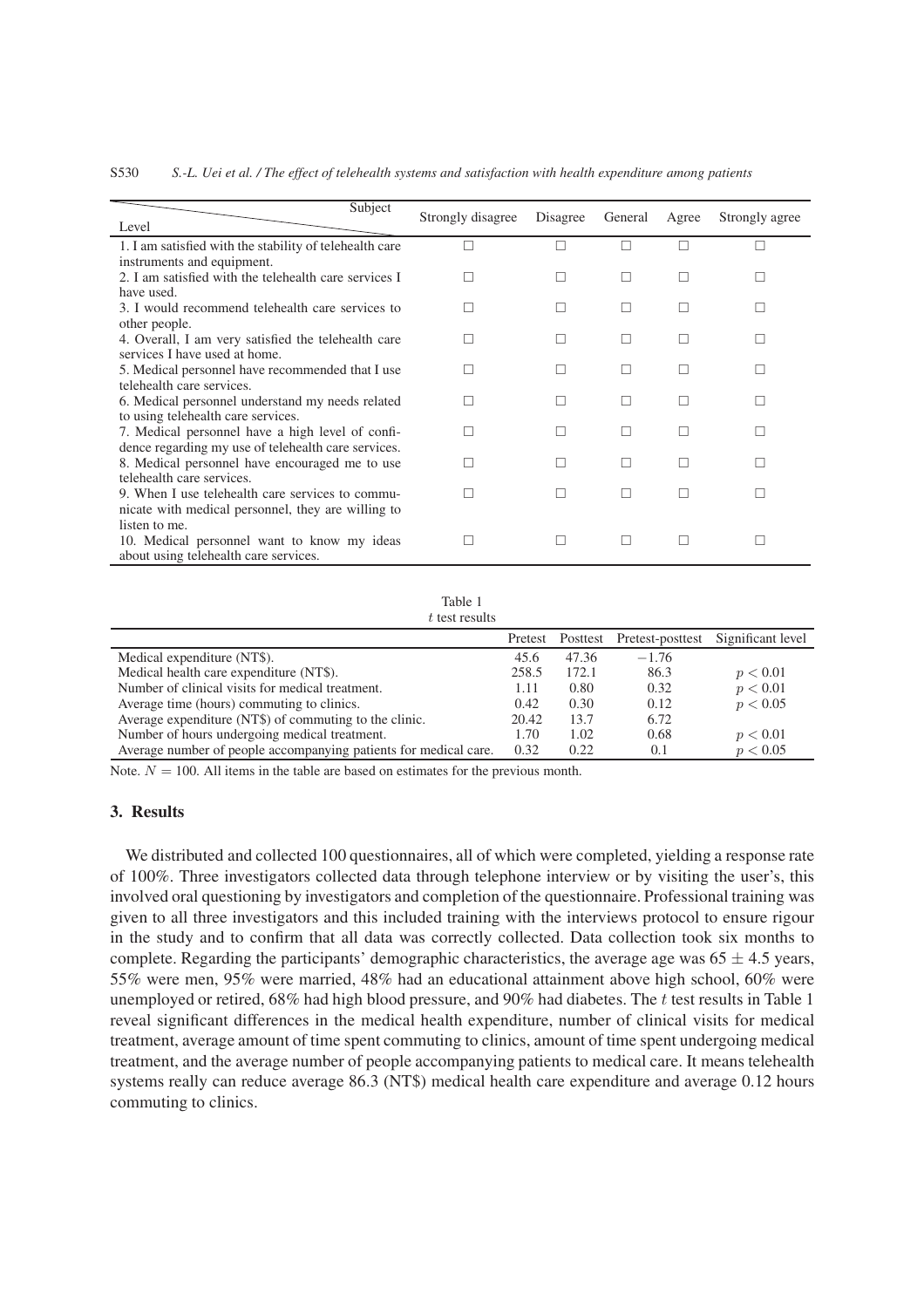| Table 2            |              |  |  |  |  |
|--------------------|--------------|--|--|--|--|
|                    | Satisfaction |  |  |  |  |
| Control variables  |              |  |  |  |  |
| Age                | 0.068        |  |  |  |  |
| Health expenditure | $0.666*$     |  |  |  |  |
| Max VIF            | 1.232        |  |  |  |  |
| $t$ value          | 5.745        |  |  |  |  |
| Adjusted $R^2$     | 0.414        |  |  |  |  |
| Note: $p < 0.01$ . |              |  |  |  |  |

Statistical results reveal that the participants' satisfaction had a positive effect on reducing health expenditure (Table 2). The *t* value (5.745) and adjusted  $R^2$  (0.414) indicate that the overall model exhibited acceptable explanatory power. The relationship between age and satisfaction was non-significant.

#### 4. Conclusion

Previous studies investigating the health care expenditure of patients using telehealth systems have failed to account for patient satisfaction and willingness to use such systems, primarily because no medical records exist regarding these dispersed or physiological data for the most complete and most immediate record of integration. Through the use of cloud technologies, hospitals, health professionals, human inspection centers, organizations, and communities should be integrated to obtain more complete personal records to promote the use of health information systems and to improve the processes involved in disease diagnosis, which would be an invaluable reference for medical personnel, health promotion teams, and health care managers. Regarding the practical and theoretical contributions of this research, this study is the first to track medical records of specific medical conditions, and it presents a complete survey of the health expenditure associated with telehealth care systems, as well as the level of user satisfaction with such systems.

The empirical analysis revealed significant differences in the medical health care expenditure, number of clinical visits for medical treatment, average amount of time spent commuting to clinics, amount of time spent undergoing medical treatment, average number of people accompanying patients to medical care facilities or assisting them with other tasks, indicating that offering telehealth care services can reduce health care expenditure. Among these results, reducing the expenditure of medical expenses can increase the amount of money patients have to cover their out-of-pocket expenses, which could allow them to purchase more effective drugs for treatment. Therefore, this study proves that telehealth care systems can effectively reduce health care expenditure and directly improve customer satisfaction for medical treatment.

## 5. Research limitations

This study encountered several limitations in the conceptualization and expansion of the theoretical model. Because our samples comprised patients residing in rural areas in Eastern Taiwan, the cases could not be monitored continuously, the sample was small, and the size of the area impeded the distribution of questionnaires. Another potential limitation is the restricted time and space the patients had when using telecare. However, this study does provide valuable and unique insights regarding the use of telecare services.